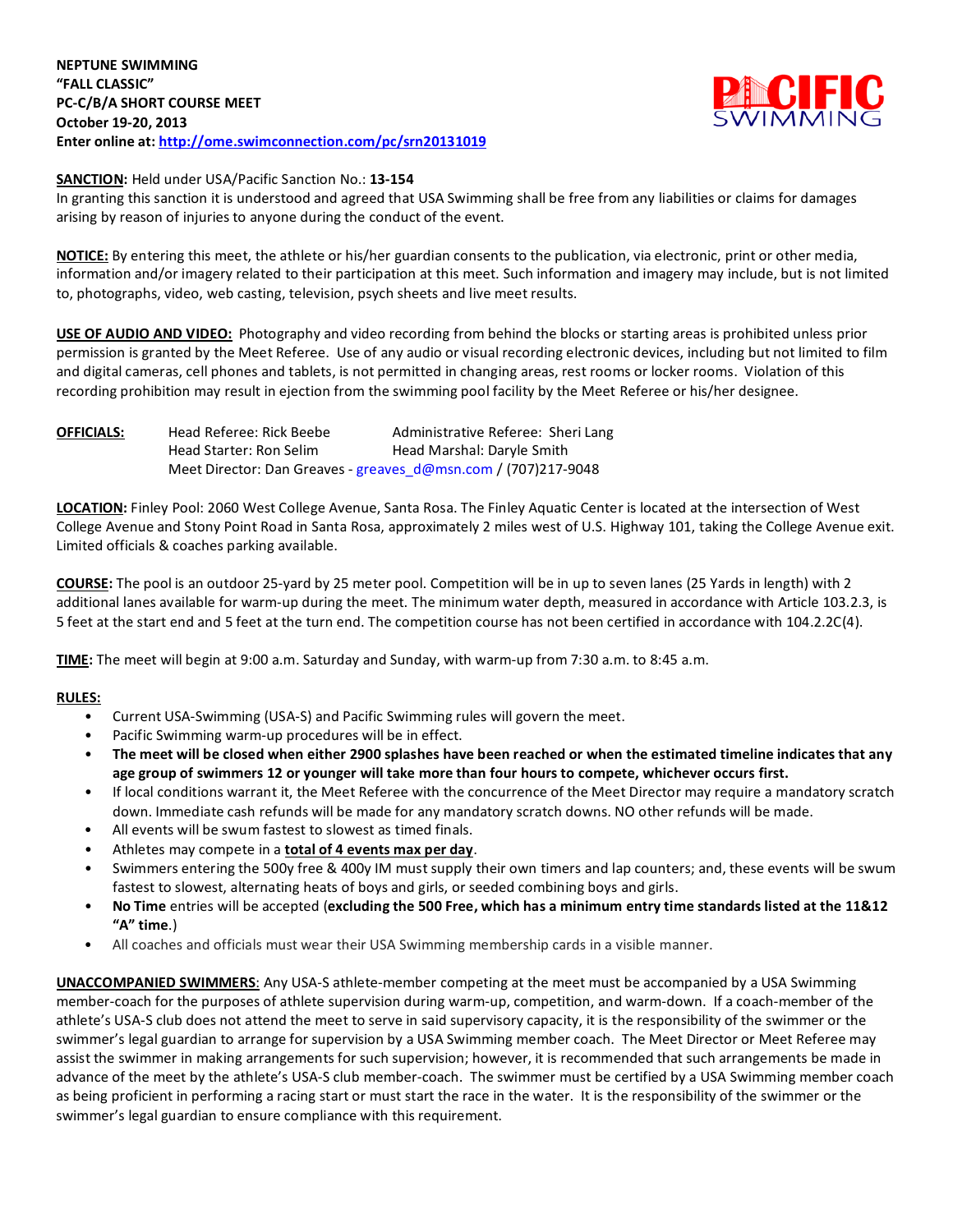### **RESTRICTIONS:**

- Smoking and the use of other tobacco products is prohibited anywhere in the meet venue described as on the pool deck, in the locker rooms, in spectator seating or standing areas, and in all areas used by swimmers during the meet and during warm-up periods.
- Pets, glass containers, sale and use of alcoholic beverages are prohibited in ALL areas of the meet venue.
- Except where venue facilities require otherwise, changing into or out of swimsuits other than in locker rooms or other designated areas is not appropriate and is strongly discouraged.

## **ELIGIBILITY:**

- Swimmers must be current members of USA-S and enter their name and registration number on the meet entry card as shown on their Registration Card. All swimmer registration will be checked against the SWIMS database. If a swimmer is not found to be registered, the Meet Director shall accept the registration at the meet. A \$10 surcharge will be added to the regular registration fee. Duplicate registrations will be refunded by mail.
- Swimmers who have achieved "PC-B" times, but not "PC-A" times, are "B" division swimmers. All swimmers who have not achieved "PC-B" times are in the "C" division.
- **No Time ("NT")** entries will be accepted and will be placed in the "C" division.
- Swimmers aged 19 years and over may participate in the 13–over events but must have met the 17-18 time standards and may not receive awards.
- Disabled swimmers are welcome to attend this meet and should contact the Meet Director or Meet Referee regarding special accommodations on entry times and seeding per Pacific Swimming policy.
- The swimmers age is determined by the age of the swimmer on the first day of the meet.

**CHECK-IN:** The meet will be deck seeded. Swimmers must check-in at the Clerk-of-Course. Close of check-in for all individual events shall be no more than 60 minutes before the estimated time of the start of the first heat. No event shall be closed more than 30 minutes before the estimated time of the start of the meet Swimmers who do not check in will not be seeded and will not be allowed to compete in that event.

**SCRATCHES:** Any swimmer not reporting for or competing in an individual timed final event shall not be penalized.

**ONLINE ENTRIES**: Enter online at: **<http://ome.swimconnection.com/pc/srn20131019>** to receive an immediate entry confirmation. This method requires payment by credit card. Swim Connection LLC charges a processing fee for this service, equal to \$1 per swimmer plus 5% times the Entry Fees. Please note that the processing fee is a separate fee from the Entry Fees. If you do not wish to pay the processing fee, enter the meet using a mail entry. **Online entries will not be accepted after** Wednesday, October 9, 2013. Entering online is a convenience, is completely voluntary, and is in no way required or expected in order to enter this meet. Please bring the entry confirmation e-mail to the meet as proof of your entries.

**MAILED ENTRIES:** Mailed entries must be on the attached Consolidated Entry card. Entry cards must be filled out including best short course time for each event. Entered times must be submitted in yards. Entry times submitted for this meet will be checked against a computer database and may be changed in accordance with Pacific Swimming Entry Time Verification Procedures. Incomplete or illegible entries may require that a collect call be made in order to accept entries. **Entries must be postmarked by midnight Wednesday, October 9, 2013, or hand delivered by 7:30 pm Wednesday, October 9, 2013 to 455 Ridgway Avenue, Santa Rosa, CA.** No late entries will be accepted. No fax entries will be accepted. No refunds will be made except for mandatory scratches. If you would like to confirm entry, please include a self-addressed, stamped envelope or postcard.

**ENTRY FEES:** Entries that do not include applicable fees will not be accepted. \$2.75 per individual event entry. Add \$8.00 participation fee per swimmer to help cover meet expenses. **No refunds will be made except for mandatory scratch downs.** 

Make checks payable to: **Neptune Swimming** Mail with entries to: **Fall Classic Dan Greaves PO Box 317 Santa Rosa, CA 95402**

**AWARDS:** Individual Events: Distinctive awards will be given to 1st-7th Place each for each "A", "B" and "C" division: 6&U, 7-8, 9-10, 11-12. 8-U events will be awarded separately as 6-UN, 7-8. 9-12 events will be awarded separately as 9-10, 11-12 No awards will be given to swimmers aged 13 years and older. **All awards must be collected at the meet, NO AWARDS WILL BE DISTRIBUTED AFTER THE MEET IS COMPLETED.** *"A" medals will be awarded to swimmers with an entry time slower than "PC-A" achieving the "PC-*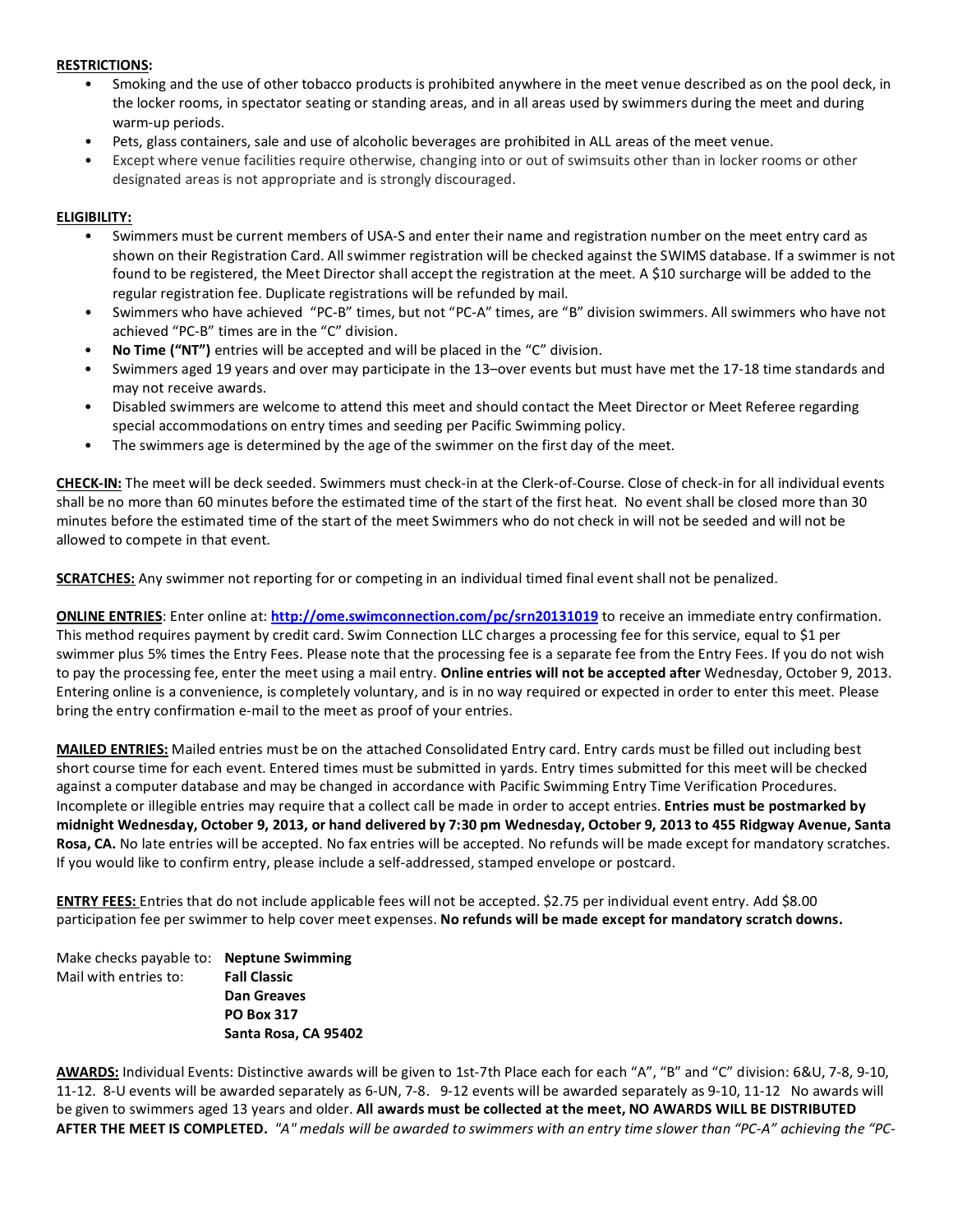*A" time standard for the first time. See Pacific Swimming web site for time standards.* **NOTE: Athletes must collect awards the weekend of the meet, awards will no longer be distributed after that point.**

**ADMISSION:** Admission is free. A two day program will be available for purchase starting Saturday, October 19, 2013.

#### **Hospitality will be provided for working officials and coaches. Vendors' onsite will provide a varied snack bar menu.**

**MINIMUM NUMBER OF OFFICIALS RULE**: One half-hour before the scheduled start of each session, the Meet Referee shall conduct an inventory of Officials, and shall compare the numbers of swimmers present against the number of Officials present representing each team. No more than 3 days after close of entries, Meet management (ref or director) shall contact the representative from each team participating, and provide a preliminary inventory.

**MINIMUM OFFICIALS RULE**: Each team shall, by the start of the meet, provide to the Meet Director or designee a list of Officials who have agreed to represent that team during the meet, in accordance with the following table:

| Number of swimmers competing in meet per team: | *Number of trained carded officials needed |
|------------------------------------------------|--------------------------------------------|
| $1 - 10$                                       | U                                          |
| $11 - 25$                                      |                                            |
| $26 - 50$                                      |                                            |
| $51 - 75$                                      |                                            |
| 76-100                                         | 4                                          |
| 101 or more                                    |                                            |

\*Zone 3 Pacific Swimming will include Colorado, Intermediary/ Chief Timing Judge, and Hytek-Computer into the count of Officials for a session: these positions are not carded. Zone 3 Pacific Swimming will accept Trainees into the count of Officials for a session, so long as they are carded.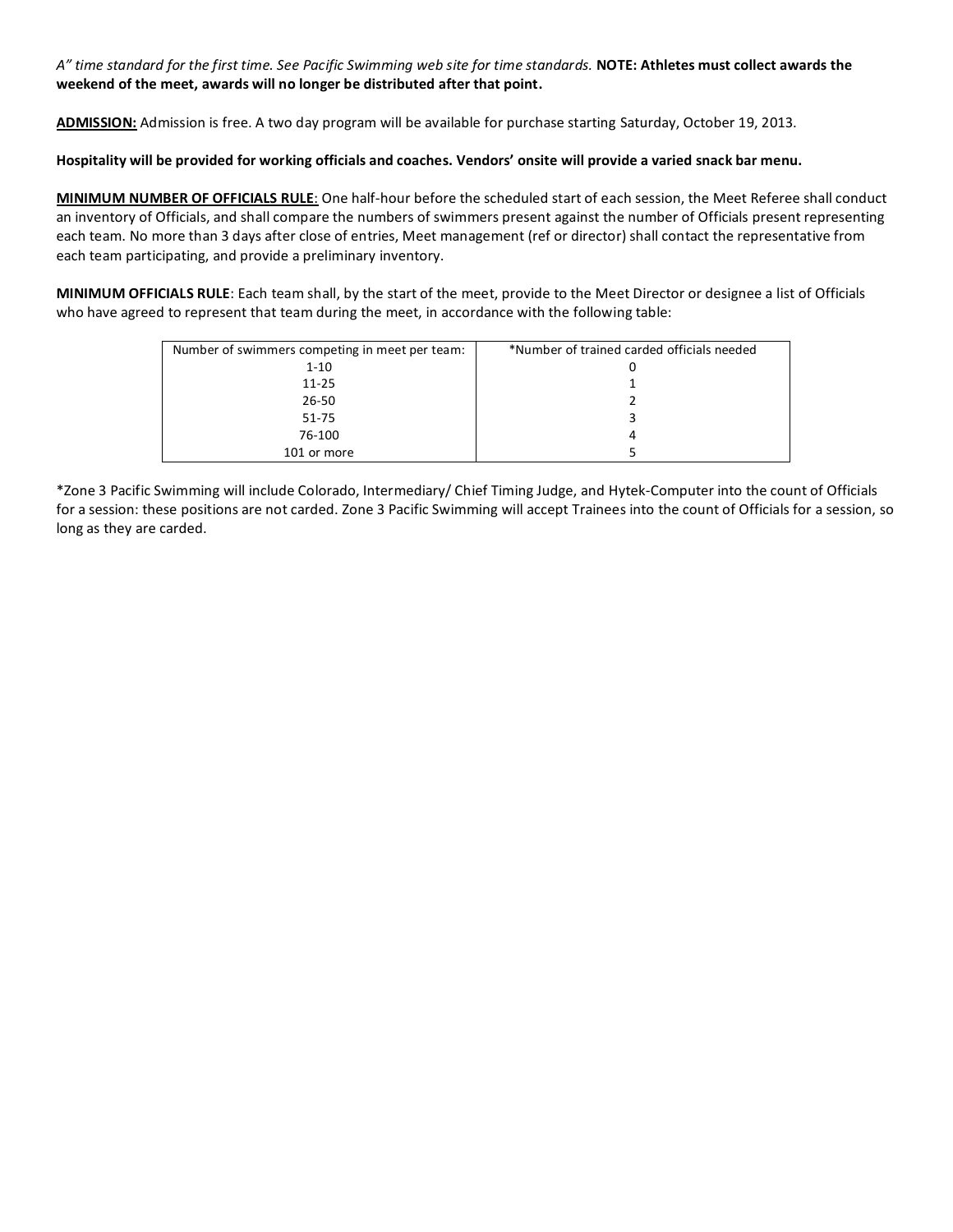| Saturday, October 19, 2013<br><b>Meet Starts At 9:00am</b> |              |            |                          |  | Sunday, October 20, 2013     |                 |            |             |  |  |  |
|------------------------------------------------------------|--------------|------------|--------------------------|--|------------------------------|-----------------|------------|-------------|--|--|--|
|                                                            |              |            |                          |  | <b>Meet Starts At 9:00am</b> |                 |            |             |  |  |  |
| Women's<br>Event#                                          | Age<br>Group | Event      | Men's<br>Event#          |  | Women's<br>Event#            | Age<br>Group    | Event      | Mer<br>Even |  |  |  |
| $\mathbf{1}$                                               | 13-over      | 200 Free   | $\overline{2}$           |  | 43                           | 13-over         | 100 Breast | 44          |  |  |  |
| 3                                                          | $9 - 10$     | 100 IM     | 4                        |  |                              | $11-12$ boys    | 200 Free   | 46          |  |  |  |
| $\overline{\phantom{0}}$                                   | $11-12$ boys | 100 Free   | 6                        |  | 47                           | 13-over         | 100 Fly    | 48          |  |  |  |
| $\overline{7}$                                             | 13-over      | 100 Back   | 8                        |  | 49                           | $9 - 10$        | 200 IM     | 50          |  |  |  |
| 9                                                          | $9 - 10$     | 100 Breast | 10                       |  | $\blacksquare$               | 11-12 Boys      | 100 Back   | 52          |  |  |  |
| $\overline{\phantom{a}}$                                   | $11-12$ boys | 200 IM     | 12                       |  | 53                           | $9 - 10$        | 100 Free   | 54          |  |  |  |
| 13                                                         | 8-UN         | 50 Fly     | 14                       |  | 55                           | 8-UN            | 100 IM     | 56          |  |  |  |
| 15                                                         | $9 - 10$     | 50 Free    | 16                       |  | 57                           | 13-over         | 100 Free   | 58          |  |  |  |
| 17                                                         | 13-over      | 50 Free    | 18                       |  | 59                           | $9 - 10$        | 50 Fly     | 60          |  |  |  |
| 19                                                         | $11 - 12$    | 50 Breast  | 20                       |  | 61                           | <b>8&amp;UN</b> | 25 Fly     | 62          |  |  |  |
| 21                                                         | $9 - 10$     | 50 Back    | 22                       |  | 63                           | $11 - 12$       | 100 Breast | 64          |  |  |  |
| 23                                                         | 8-UN         | 25 Free    | 24                       |  | 65                           | $9 - 10$        | 100 Back   | 66          |  |  |  |
| 25                                                         | $9 - 12$     | 100 Fly    | 26                       |  | 67                           | <b>8&amp;UN</b> | 50 Back    | 68          |  |  |  |
| 27                                                         | 8-UN         | 50 Breast  | 28                       |  | 69                           | 11-12 Girls     | 200 IM     |             |  |  |  |
| 29                                                         | $11 - 12$    | 50 Free    | 30                       |  |                              | $11-12$ boys    | 50 Back    | 72          |  |  |  |
| 31                                                         | 8-UN         | 25 Back    | 32                       |  | 73                           | 13-over         | 200 Back   | 74          |  |  |  |
| 33                                                         | 11-12 Girls  | 100 Back   |                          |  | 75                           | $9 - 10$        | 50 Breast  | 76          |  |  |  |
| 35                                                         | 8-UN         | 50 Free    | 36                       |  | 77                           | 8-UN            | 100 Free   | 78          |  |  |  |
| 37                                                         | 13-over      | 200 Breast | 38                       |  | 79                           | 11-12 Girls     | 50 Back    |             |  |  |  |
| 39                                                         | 11-12 Girls  | 100 Free   | $\overline{\phantom{0}}$ |  | 81                           | 8-UN            | 25 Breast  | 82          |  |  |  |
| 41                                                         | 13-over      | 400 IM     | 42                       |  | 83                           | 13-over         | 200 IM     | 84          |  |  |  |

| Sunday, October 20, 2013                                  |                 |                 |                          |  |  |  |  |  |  |
|-----------------------------------------------------------|-----------------|-----------------|--------------------------|--|--|--|--|--|--|
| <b>Meet Starts At 9:00am</b>                              |                 |                 |                          |  |  |  |  |  |  |
| Women's<br>Event#                                         | Age<br>Group    | Event           | Men's<br>Event#          |  |  |  |  |  |  |
| 43                                                        | 13-over         | 100 Breast      | 44                       |  |  |  |  |  |  |
| $\overline{\phantom{a}}$                                  | $11-12$ boys    | 200 Free        | 46                       |  |  |  |  |  |  |
| 47                                                        | 13-over         | 48              |                          |  |  |  |  |  |  |
| 49                                                        | $9 - 10$        | 200 IM          | 50                       |  |  |  |  |  |  |
| $\overline{\phantom{a}}$                                  | 11-12 Boys      | 100 Back        | 52                       |  |  |  |  |  |  |
| 53                                                        | $9 - 10$        | 100 Free        | 54                       |  |  |  |  |  |  |
| 55                                                        | 8-UN            | 100 IM          | 56                       |  |  |  |  |  |  |
| 57                                                        | 13-over         | 100 Free        | 58                       |  |  |  |  |  |  |
| 59                                                        | $9 - 10$        | 50 Fly          | 60                       |  |  |  |  |  |  |
| 61                                                        | <b>8&amp;UN</b> | 25 Fly          | 62                       |  |  |  |  |  |  |
| 63                                                        | $11 - 12$       | 100 Breast      | 64                       |  |  |  |  |  |  |
| 65                                                        | $9 - 10$        | 100 Back        | 66                       |  |  |  |  |  |  |
| 67                                                        | <b>8&amp;UN</b> | 50 Back         | 68                       |  |  |  |  |  |  |
| 69                                                        | 11-12 Girls     | 200 IM          | $\overline{\phantom{a}}$ |  |  |  |  |  |  |
|                                                           | $11-12$ boys    | 50 Back         | 72                       |  |  |  |  |  |  |
| 73                                                        | 13-over         | 200 Back        | 74                       |  |  |  |  |  |  |
| 75                                                        | $9 - 10$        | 50 Breast       | 76                       |  |  |  |  |  |  |
| 77                                                        | 8-UN            | 100 Free        | 78                       |  |  |  |  |  |  |
| 79                                                        | 11-12 Girls     | 50 Back         | $\overline{\phantom{a}}$ |  |  |  |  |  |  |
| 81                                                        | 8-UN            | 25 Breast       | 82                       |  |  |  |  |  |  |
| 83                                                        | 13-over         | 200 IM          | 84                       |  |  |  |  |  |  |
| 85                                                        | 11-over         | *500 Free<br>86 |                          |  |  |  |  |  |  |
| *Minimum time standard must be met to enter this<br>event |                 |                 |                          |  |  |  |  |  |  |
| GIRLS: 6:30.49                                            |                 |                 |                          |  |  |  |  |  |  |
| BOYS: 6:28.29                                             |                 |                 |                          |  |  |  |  |  |  |